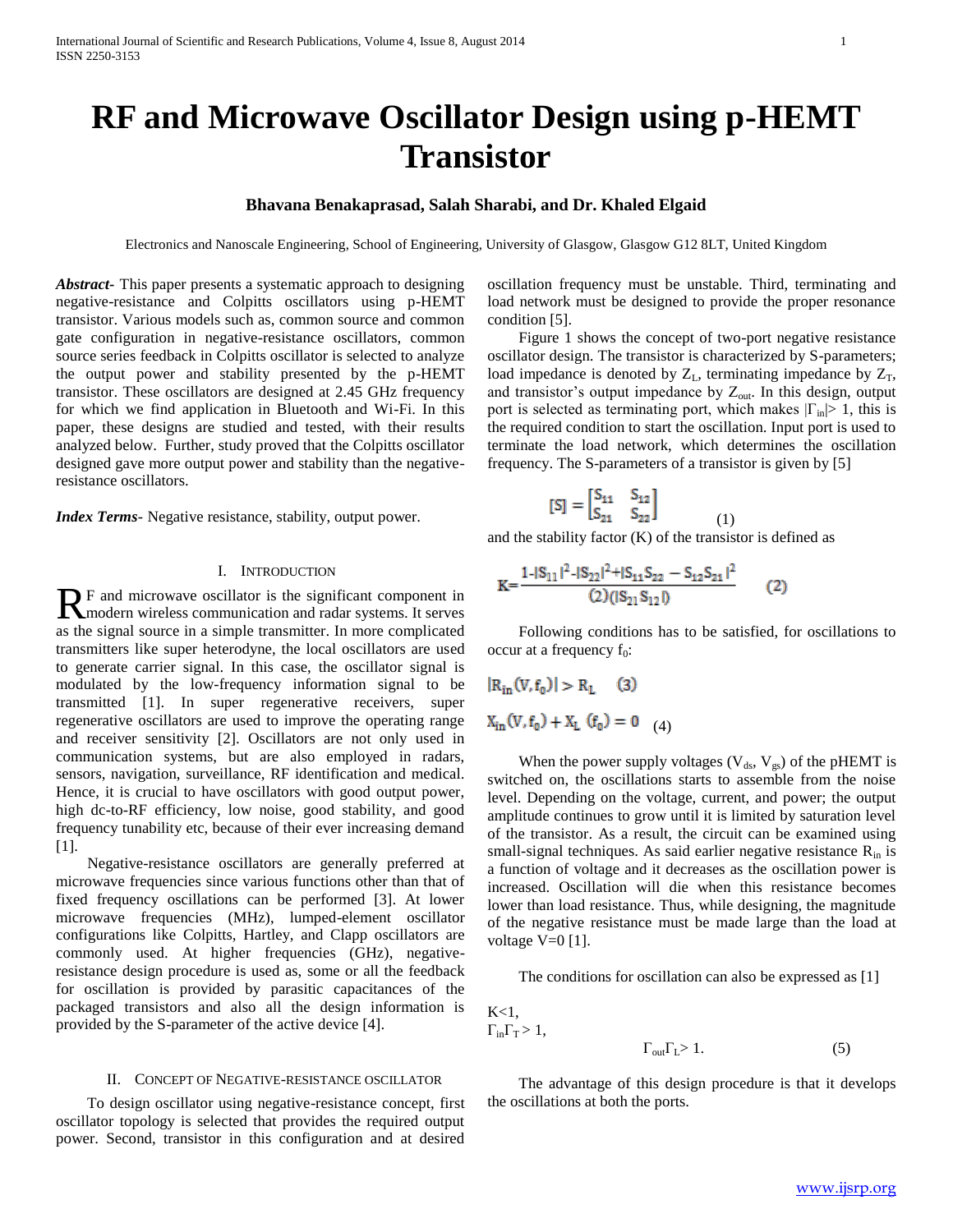

**Figure 1: Two-port negative resistance oscillator design [6]**

 For designing oscillators, high degree of instability is required in the circuit. Further to improve the instability of the transistor, capacitor or inductor is added in the feedback network [5]. Design procedure below shows the steps to design both common source and common gate configurations at frequency of 2.45 GHz in ADS.

## III. DESIGN STEPS FOR NEGATIVE RESISTANCE OSCILLATOR

 FPD200P70, high frequency packaged pHEMT from RFMD has been selected to propose an oscillator. Oscillators are designed using ADS software.

## *2.45 GHz common source oscillator*

 Step1: Transistor is to be potentially unstable at the frequency of oscillation. This is shown in figure 2. At 2.45GHz, the stability factor is  $0.279$  (k<1), which makes the transistor unstable.

| trea                               | StabFact1      |
|------------------------------------|----------------|
| 2.300 GHz<br>2.350 GHz<br>2400 GHz | 0.263<br>0.268 |
| 2.450 GHz                          |                |
| $2500$ GHz                         |                |

#### **Figure 2: Data plot of "stabfact1" palette**

Step 2: Terminating network is designed by choosing  $Z_T$  in the unstable region of the source stability circle. Figure 3 shows the plot of source stability circle in ADS. 50 ohm load impedance is terminated at  $Z_T = Z_0 * (0.2 + j1.4)$ , using an open circuit stub and is connected to the output port of the transistor, to make  $|\Gamma_{\text{in}}|$ >1. This condition starts the oscillations in the circuit.



## **Figure 3: Plot of source stability circle**

 Step 3: Load network is chosen according to the oscillation conditions as below:

$$
X_{L} = X_{in}(f_{0})
$$
\n
$$
R_{L}(f_{0}) = \frac{1}{3} |R_{in}(0, f_{0})|
$$
\n(6)

 This is matched to the 50 ohm load using an open circuit stub and is connected to the input port of the transistor. The oscillations occur simultaneously at both ports and figure 4 shows the circuit design for 2.45GHz common source oscillator configuration.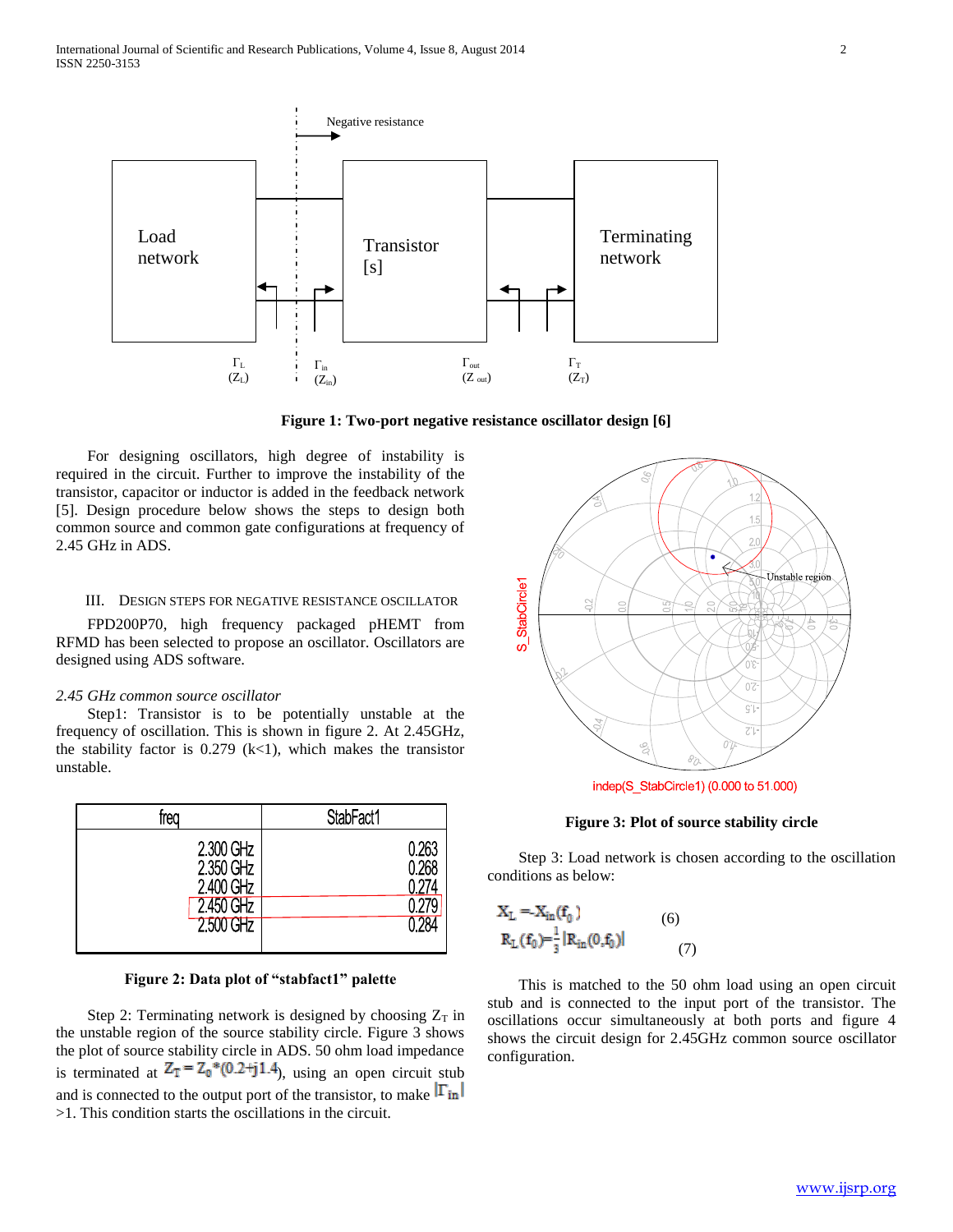

**Figure 4: Circuit design for 2.45GHz common source oscillator**

# IV. SIMULATION RESULTS

 To see whether the device is oscillating or not, transient analysis is performed on the circuit. Figure 5 shows the transient response of common source oscillator. To examine the output power of the device, FFT of the complete wave is to be calulated. This is done using the equation dbm(fs(Vout)). Figure 6 shows the plot of this equation.



**Figure 5: Transient response of 2.45 GHz common source oscillator**



m<sub>9</sub>

**Figure 6: Output power of 2.45 GHz common source oscillator**

## *A. 2.45 GHz common gate oscillator*

 In common gate configuration, input is given to the source and output is taken from the drain, and gate is common (grounded) to both the terminals. In this design inductor is added at the gate side. This provides positive feedback which in turn enhances the instability of the transistor. Same design procedure is followed as common-source oscillator configuration. First, the terminating network is chosen to make  $|\Gamma_{in}|$  1. Second, load network is designed based on the equations 6 and 7. Figure 7 shows the complete circuit design of 2.45 GHz common gate oscillator configuration.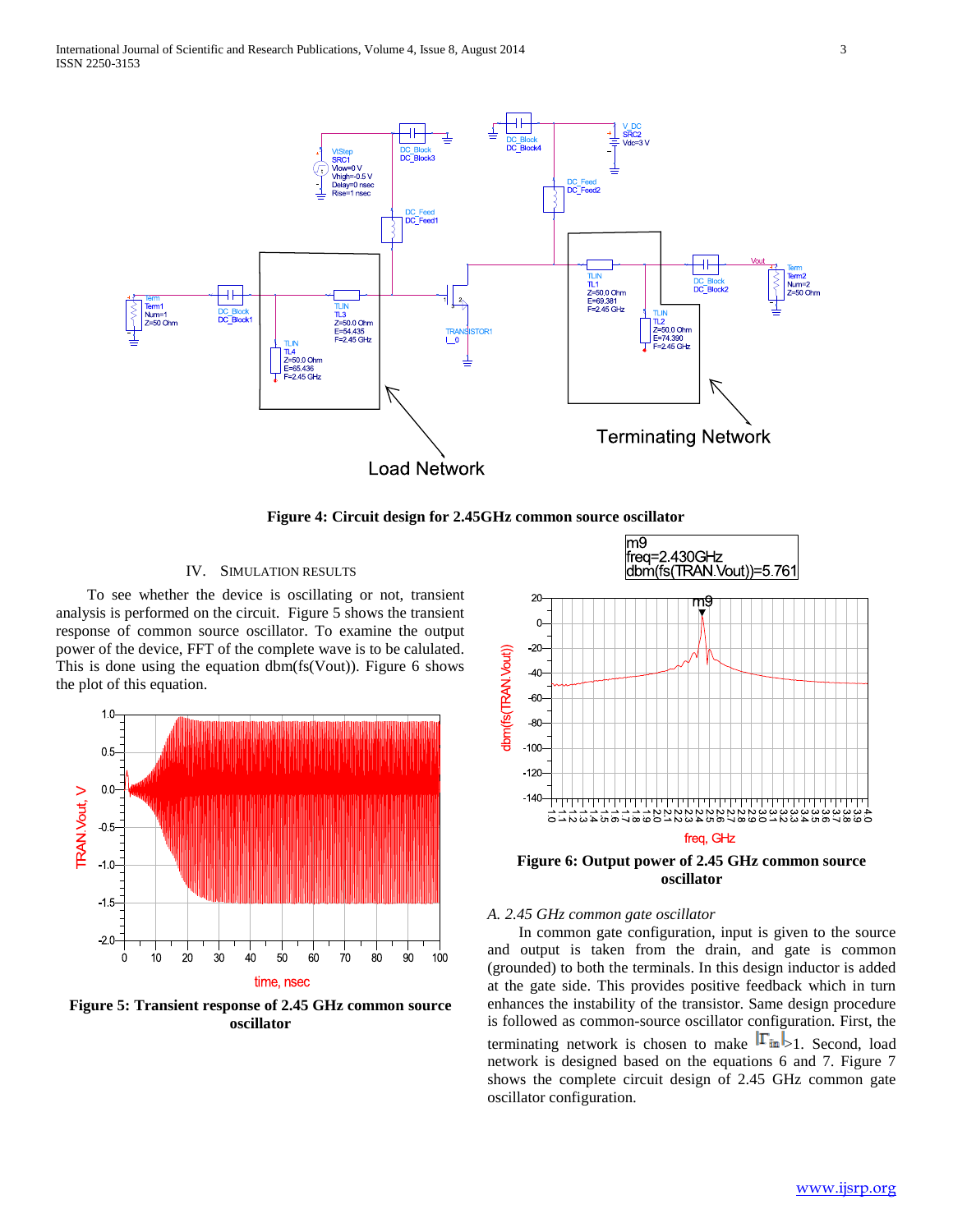

**Figure 7: Circuit design for 2.45GHz common gate oscillator**

## **Simulation result:**

 Figure 8 and 9 shows the transient response and output power of the common gate oscillator.



**Figure 8: Transient response of 2.45 GHz common source oscillator**



## V. CONCEPT OF COLPITTS OSCILLATOR

 Colpitts oscillator consists of two parts: active circuit and the resonator. For this paper, common source series feedback Colpitts oscillator is designed. This design is chosen for studying because it offers trade-off between high gain and low phase noise than compared to the parallel feedback configuration. In this design, active circuit is designed as the reflection amplifier and the resonator using LC circuit. In the circuit, capacitors  $C_1$  and  $C_2$  form the potential divider for providing the feedback voltage. The voltage built across the capacitor  $C_2$  acts as a regenerative feedback which is required for sustained oscillations [6] and the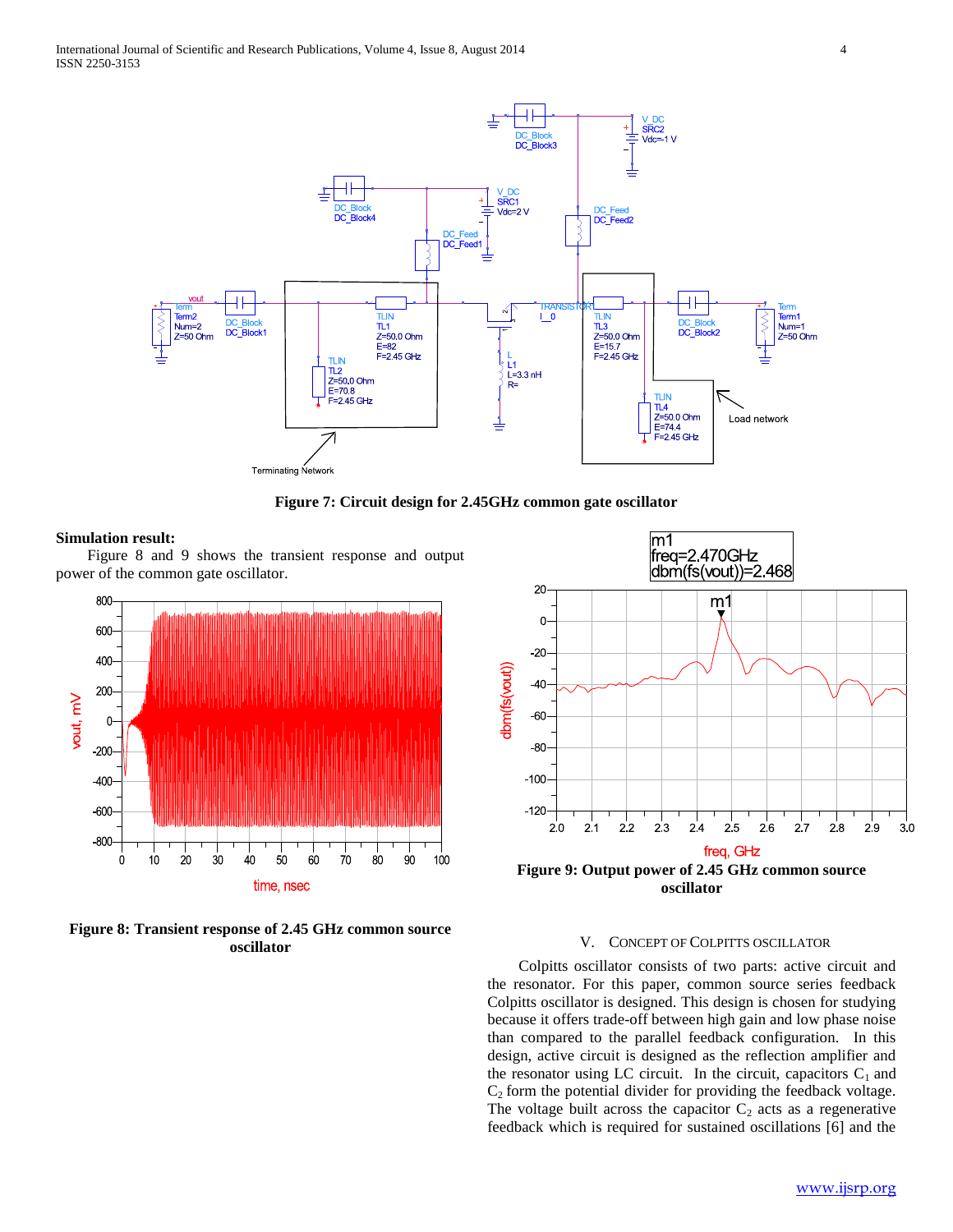resonator inductor decides the frequency at which the circuit oscillates. Transistor gives a feedback of  $180<sup>0</sup>$  and tank circuit gives another  $180^0$  phase shift, which is an essential condition for developing oscillations.

#### VI. DESIGN STEPS FOR COLPITTS OSCILLATOR

 First the reflection amplifier of the Colpitts oscillator is designed using the capacitive feedback network as shown in the figure 10 [7]. The amount of feedback is determined by the ratio of capacitors  $C_1$  and  $C_2$ . In the design shown in the figure 10, the p-HEMT device must exhibit an absolute value of open circuit voltage gain greater than or equal to the ratio  $C_2/C_1$  in order to obtain the sustained un-damped oscillation. This condition makes sure that the attenuation created by the feedback network is compensated by the gain of the reflection transistor [8]. Here the

value of capacitor chosen is 1pF each. The frequency of oscillation is given by the resonant frequency of the LC tank circuit:

$$
f = \frac{1}{2 * \pi * \sqrt{L * C_{eq}}} \qquad (8)
$$
  
where,  $C_{eq} = \frac{C_1 C_2}{C_1 + C_2} \qquad (9)$ 

 By modifying this equation the value of inductor for tank circuit is calculated. The modified equation is

$$
L = \frac{1}{(2 * \pi * f)^2 * C_{eq}} \qquad (10)
$$



**Figure 10: Circuit showing reflection amplifier as part of the Colpitts oscillator**

Simulation result:

 Harmonic analysis has been carried out rather than transient analysis to see the oscillation frequency and output power as transient analysis cannot accurately solve the high-frequency circuits. Figure 11 shows the harmonic analysis of Colpitts oscillator and plot of output power is shown in figure 12.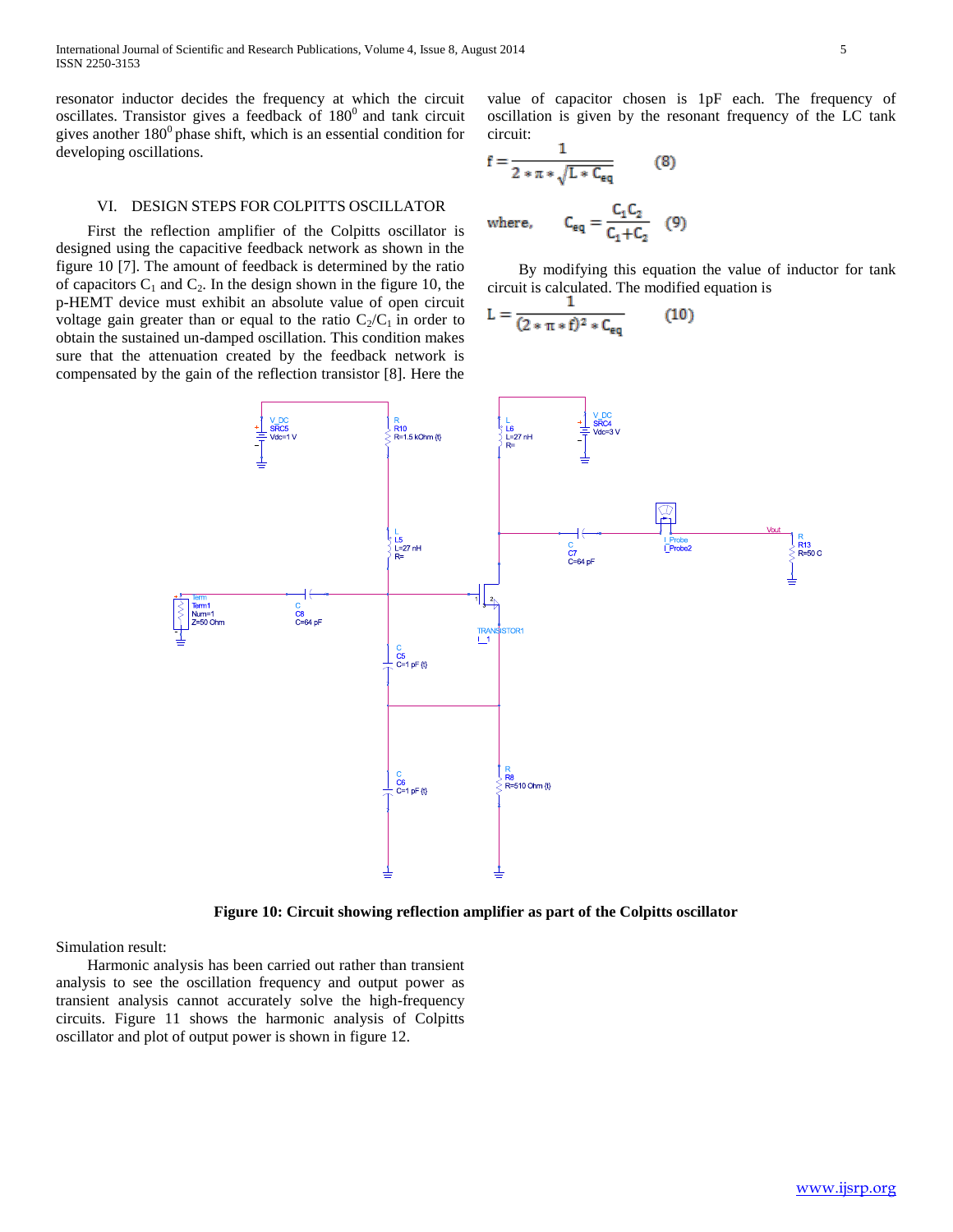

**Figure 11: Steady-state response of 2.45 GHz colpitts oscillator**



**Figure 12: Plot of output power**

## VII. MEASURED RESULTS AND CONCLUSION

 Figure 13 shows the set-up to measure the oscillator circuit. The measurement set-up includes power supply, spectrum analyzer, and 50 ohm broadband load.



**Figure 13: Measurement set-up to measure oscillators**

 Figure 14 and 15 show the measured result of the common source and common gate oscillator respectively. While measuring the common source oscillator, the oscillations was not stable; it was wobbling around. It happened because there was no feedback element present in the circuit to fix the oscillation at certain frequency. In common gate circuit, oscillations was fixed at one frequency as there was a feedback inductor present at the gate. In both circuit measurements it was noted that there was a huge shift in the frequency of operation; 2.35 GHz shift in case of common source and 4.012 GHz shift in case of common gate. It occurred due to the bypass capacitors present in the biasing network. As capacitors used are not ideal, they didn't present short circuit to the microwave signals. Thus, capacitor value had to be increased to present zero impedance to the RF signal.



**Figure 14: Measured result of 2.45 GHZ CS oscillator**